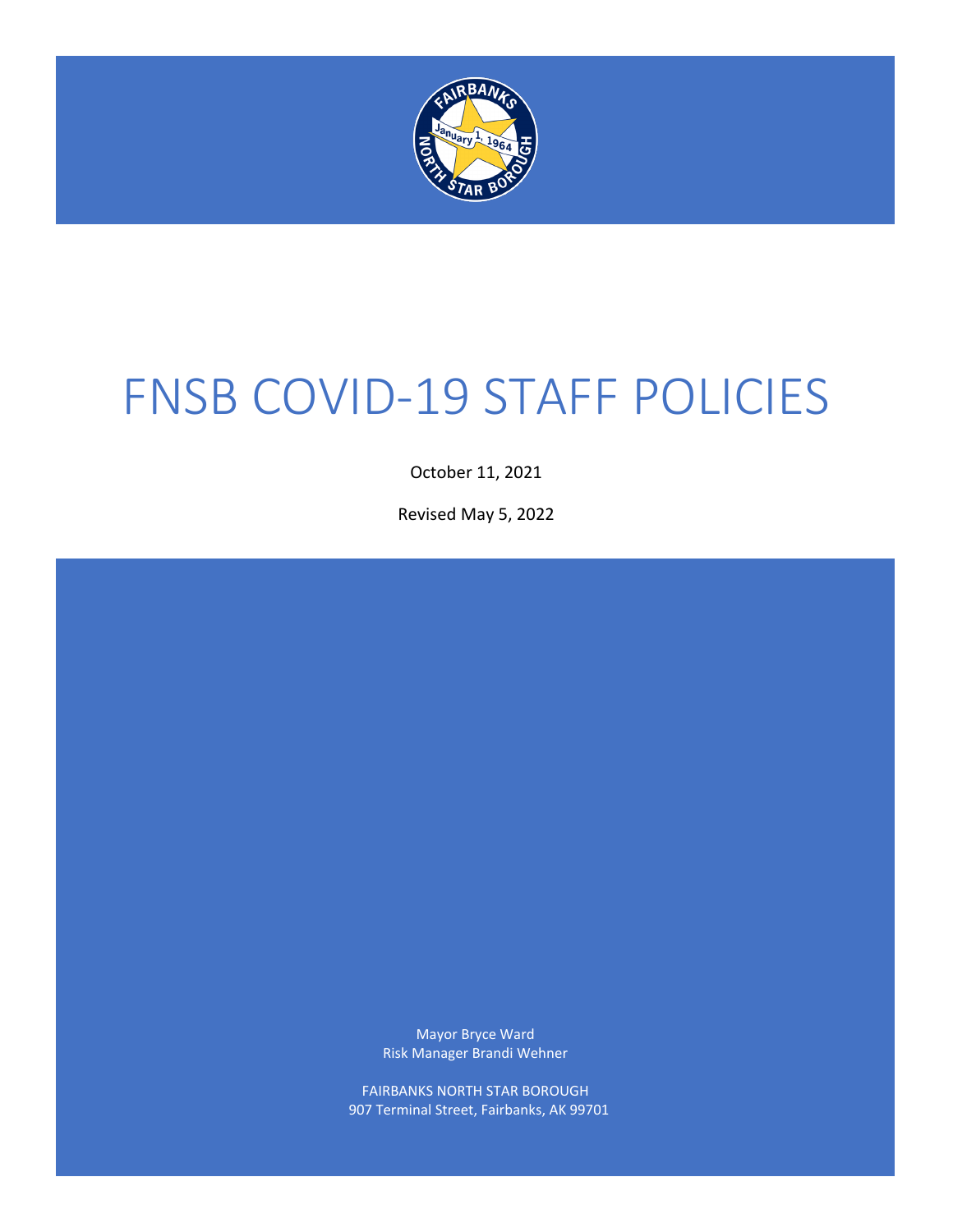## **Introduction to FNSB COVID-19 Staff Policies**

The Fairbanks North Star Borough uses CDC, State and Federal guidance, laws and regulations as they pertain to how the Borough will manage COVID-19 risks with respect to facilities and functions, employees working in or around FNSB facilities, vehicles, or outdoor spaces.

The employee hotline, 459-FNSB (459-3672), will be updated as needed with information related to any Facility or Department closures. RAVE Alerts are sent out with closure information; to sign up for RAVE Alerts, complete a [RAVE form](https://fnsbus.sharepoint.com/sites/HumanResources2/Shared%20Documents/Forms/AllItems.aspx?id=%2Fsites%2FHumanResources2%2FShared%20Documents%2FRave%20setup%20form%2Epdf&parent=%2Fsites%2FHumanResources2%2FShared%20Documents) and submit it to Human Resources.

All FNSB Policies can be found on the Employee Portal [\(fnsbus.sharepoint.com\)](https://fnsbus.sharepoint.com/sites/Covid192).

COVID-19 may present a greater risk to some employees. Those high-risk employees may be provided accommodations at the employee's request. All such requests should be directed to Human Resources through the employee's supervisor.

Human Resources will assess the threat of COVID-19 impacts to FNSB operations and the Borough workforce and will escalate or deescalate mitigation measures as needed to in response to risk exposure and to maintain operational resiliency. The administration will put into place mitigation measures as needed.

#### **MITIGATION MEASURES IN EFFECT**

| Sick Employees to Stay Out of Workplace |
|-----------------------------------------|
| Pre-Shift Self-Screening                |
| <b>Mandatory Reporting</b>              |
| Centralized Workplace Health Monitoring |

#### **MITIGATION MEASURES NOT IN EFFECT**

| These may be implemented Borough-wide or in specific workplaces as COVID-19 risk factors change. |                                                   |  |
|--------------------------------------------------------------------------------------------------|---------------------------------------------------|--|
| 5                                                                                                | <b>Face Coverings</b>                             |  |
| 6                                                                                                | Vaccines                                          |  |
| 7                                                                                                | Social Distancing                                 |  |
| 8                                                                                                | Workplace Cleaning or Enhanced Workplace Cleaning |  |
| 9                                                                                                | <b>Work Related Travel</b>                        |  |
| 10                                                                                               | No Children in the Workplace                      |  |
| 11                                                                                               | Telecommuting                                     |  |
| 12                                                                                               | <b>Curtail Borough Operations</b>                 |  |
| 13                                                                                               | Reporting Out-of-State Travel                     |  |
| 14                                                                                               | Separate Key Personnel                            |  |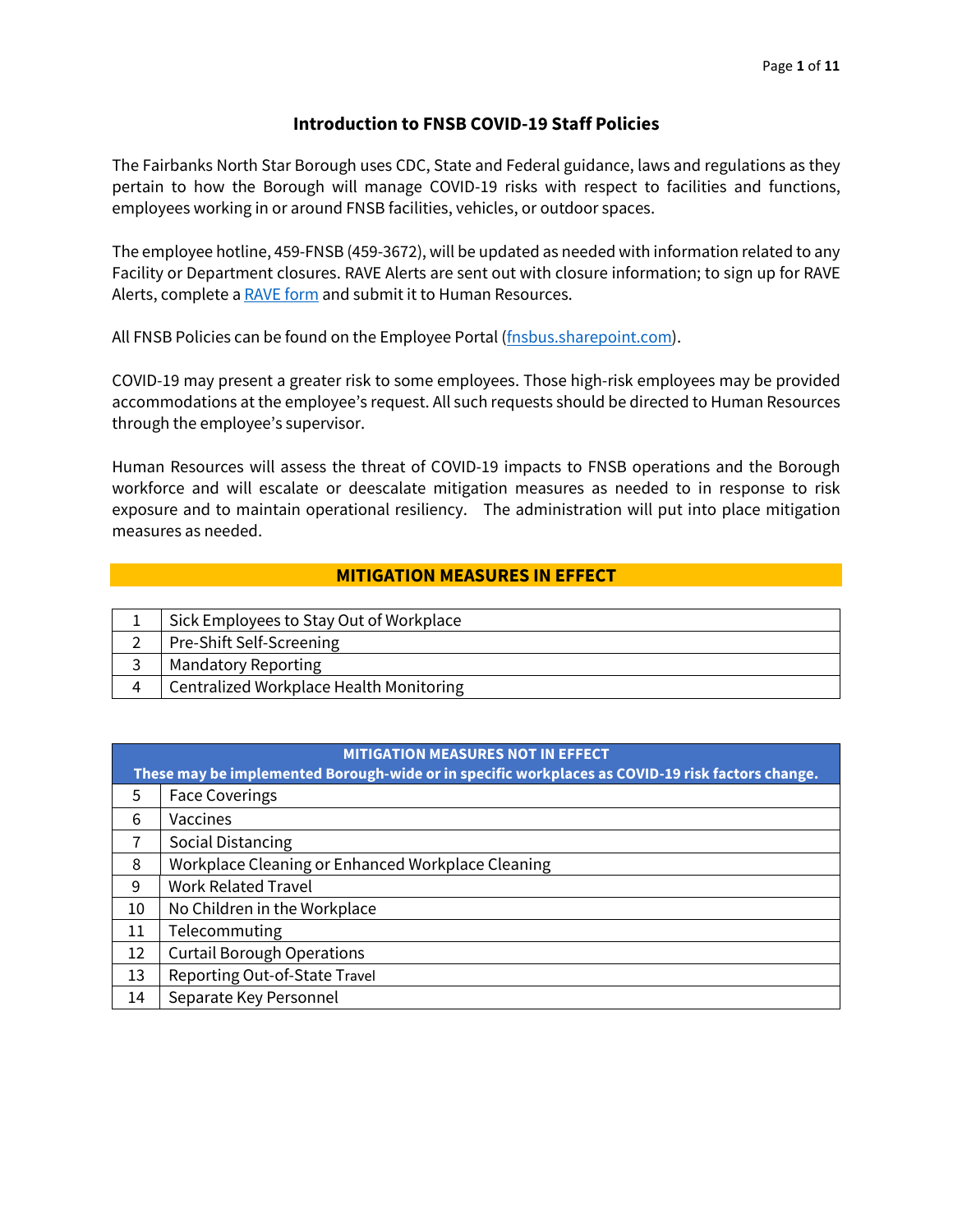#### **MITIGATION MEASURES IN EFFECT**

#### **1. Sick Employees to Stay Out of Workplace**. **(IN EFFECT)**

Employees shall not report to or remain in their workplace while sick. If you are experiencing symptoms associated with COVID-19 or other illness, you must stay out of or leave the workplace. If you have COVID-19 or symptoms associated with COVID-19, you must immediately report your status to your supervisor and Human Resources, then follow the FNSB Workplace Restrictions and Return to the Workplace procedure.

**Note:** For non-COVID illnesses that may no longer be contagious but that have lingering symptoms, an employee may submit a doctor's note to Human Resources for review and determination regarding the employee's return to work.

#### **2. Pre-Shift Self-Screening. (IN EFFECT)**

Every employee is responsible for completing a pre-shift self-screening for symptoms associated with COVID-19 or other illness. The CDC has identified the following symptoms as being associated with COVID-19:

| Fever or chills                             | Cough              |
|---------------------------------------------|--------------------|
| Shortness of breath or difficulty breathing | Fatigue            |
| Muscle or body aches                        | Headache           |
| New loss of taste or smell                  | Sore throat        |
| Congestion or runny nose                    | Nausea or vomiting |
| Diarrhea                                    |                    |

**Note:** this list does not include all possible symptoms. Additional information about symptoms can be found on the CDC website: [https://www.cdc.gov/coronavirus/2019-ncov/symptoms](https://www.cdc.gov/coronavirus/2019-ncov/symptoms-testing/symptoms.html)[testing/symptoms.html](https://www.cdc.gov/coronavirus/2019-ncov/symptoms-testing/symptoms.html) 

#### **3. Mandatory Reporting (IN EFFECT)**

If an employee begins experiencing symptoms associated with COVID-19, to include symptoms after a vaccination, or have been identified as a close contact to a COVID-19 positive person, that employee must immediately contact their supervisor and Human Resources to report the circumstances. If at work, the employee must gather their belongings and leave the facility. Additionally, employees must report when they have:

- a) Been instructed to isolate or quarantine by a doctor or public health agency; **or**
- b) Taken a COVID-19 test and are awaiting test results related to exposure or symptoms; **or**
- c) Received a positive COVID-19 test result; **or**
- d) Returned from international travel.

#### **4. Centralized Workplace Health Monitoring. (IN EFFECT)**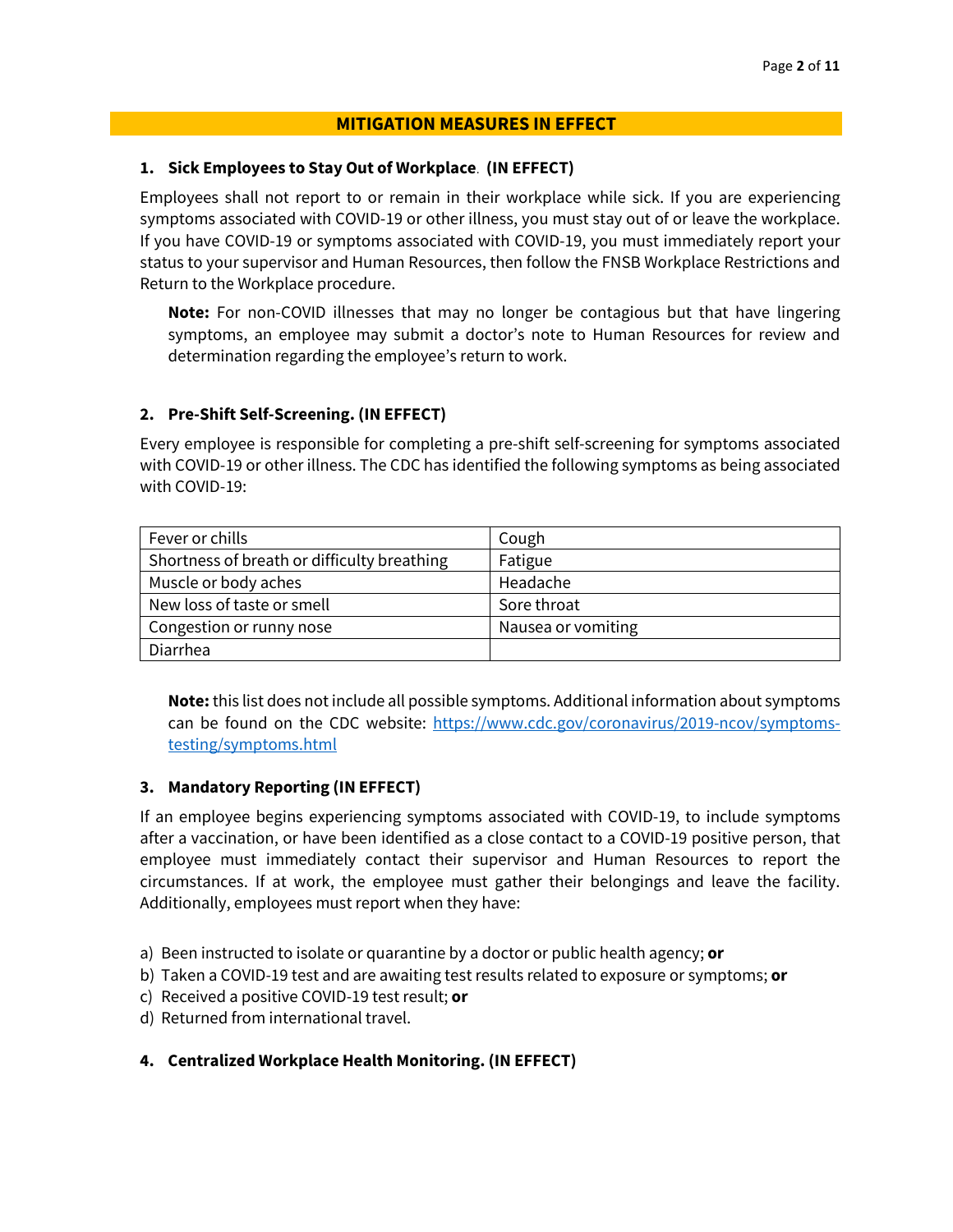Workplace health monitoring is a practice that involves keeping watch on activities and conditions in a workplace in order to provide a healthy, safe workplace for employees as well as for continuity of operations. The administration is mindful of our community COVID-19 transmission levels and the impacts of that transmission. Human Resources monitors and communicates non-identifying information to and with the administration on several matters including:

- a) Close contact tracing amongst FNSB employees,
- b) Employee training, and
- c) Application of the FNSB Workplace Restrictions and Return to the Workplace Procedures.

#### **MITIGATION MEASURES NOT IN EFFECT**

**These may be implemented Borough-wide or in specific workplaces as COVID-19 risk factors change.**

#### **5. Face Coverings. (NOT IN EFFECT)**

Face coverings are intended to act as a physical barrier to decrease the risk of transmitting COVID-19. Some people with COVID-19 have very mild COVID-19 symptoms or no symptoms at all but can still transfer the virus to others. Face coverings could be required in specific situations under this policy.

- a) When donning a face cover, employees should use clean hands and avoid touching the inside of the face covering while securing.
- b) Your guide to face coverings including selecting, wearing, and cleaning: <https://www.cdc.gov/coronavirus/2019-ncov/prevent-getting-sick/types-of-masks.html>

#### **If you are unable to wear a face covering when required, please contact Human Resources at 459-1202.**

#### **6. Vaccines. (NOT IN EFFECT)**

FNSB recommends employees obtain a COVID-19 vaccination/booster doses per physician's recommendations. Getting vaccinated against COVID-19 can lower an employee's risk of getting and spreading the virus that causes COVID-19. Vaccines can also help prevent serious illness. If you already had COVID-19, you should still get a COVID-19 vaccine for added protection.

Additionally, stay safer by getting your COVID vaccine boosters as soon as you're eligible.

#### **7. Social distancing. (NOT IN EFFECT)**

To the greatest extent practicable, employees are to remain at least a six-foot distance from other employees as well as members of the public, contractors, or other FNSB facility visitors. Floor or other markings indicating six feet of distance or flow of traffic as well as signage indicating capacity restrictions for breakrooms and restrooms are to be observed. When a room is at capacity, employees must wait their turn outside of the room. The FNSB acknowledges there may be times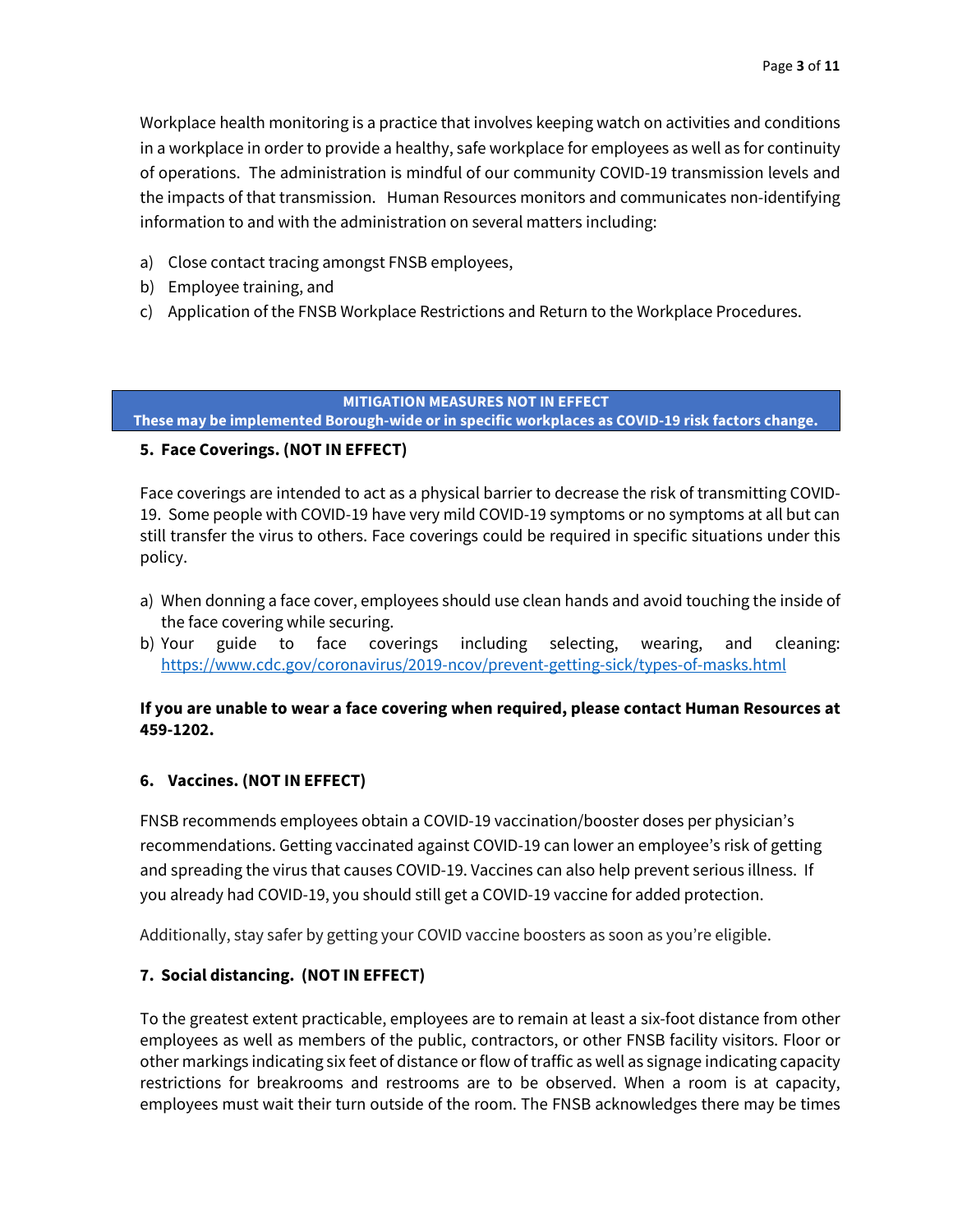that it is difficult to observe the six-foot distancing requirement; during these times, the following apply:

- a) Briefly passing another person. Where it is not possible to observe six-foot distancing, maintain the greatest distance practicable. Return to six feet of distance as quickly as possible.
- b) Where employees cannot maintain a six-foot distance:
	- i. Use the largest space possible;
	- ii. Remain as far apart as possible;
	- iii. When in a vehicle, set the air ventilation/air conditioning on non-recirculation mode; and
	- iv. When practical, open exterior windows and doors.

#### **8. Workplace Cleaning or Enhanced Workplace Cleaning. (NOT IN EFFECT)**

Employees are to disinfect high touch surfaces at least once a day or more frequently depending on the frequency of contact and the number of different people touching the surface.

Each driver must clean the vehicle after each use if the vehicle is shared with other employees.

Custodial staff to clean and disinfect high touch surfaces daily; staff to disinfect more frequently depending on the frequency of contact and the number of different people touching surfaces.

Only Environmental Protection Agency (EPA) approved disinfectants for use against COVID-19 may be used and can be found here:

<https://www.epa.gov/coronavirus/about-list-n-disinfectants-coronavirus-covid-19-0> CDC guidance on how to clean and disinfect a work center can be found here: <https://www.cdc.gov/coronavirus/2019-ncov/community/disinfecting-building-facility.html>

#### **9. Work-Related Travel. (NOT IN EFFECT)**

The Borough may limit work-related travel based on guidance issued by the CDC and other risk factors.

Travel on Borough-related business requires pre-approval from the Department Director. Approval considerations may include, but are not limited to:

- a) The reason for and importance of the travel to the Borough and/or Department's mission;
- b) The length of time the traveling employee will be out of the workplace and whether the employee can be provided an alternative work arrangement if they must be out of the workplace after returning from travel (see the FNSB Workplace Restrictions and Return to the Workplace Policy for when an employee can return to work after traveling);
- c) The level of community transmission at the destination per the CDC, [https://covid.cdc.gov/covid-data-tracker/#county-view;](https://covid.cdc.gov/covid-data-tracker/#county-view)
- d) The anticipated ability to maintain social distancing at and precautions taken by the organizers of an event that an employee is traveling to attend (such as a conference);
- e) Emerging variants.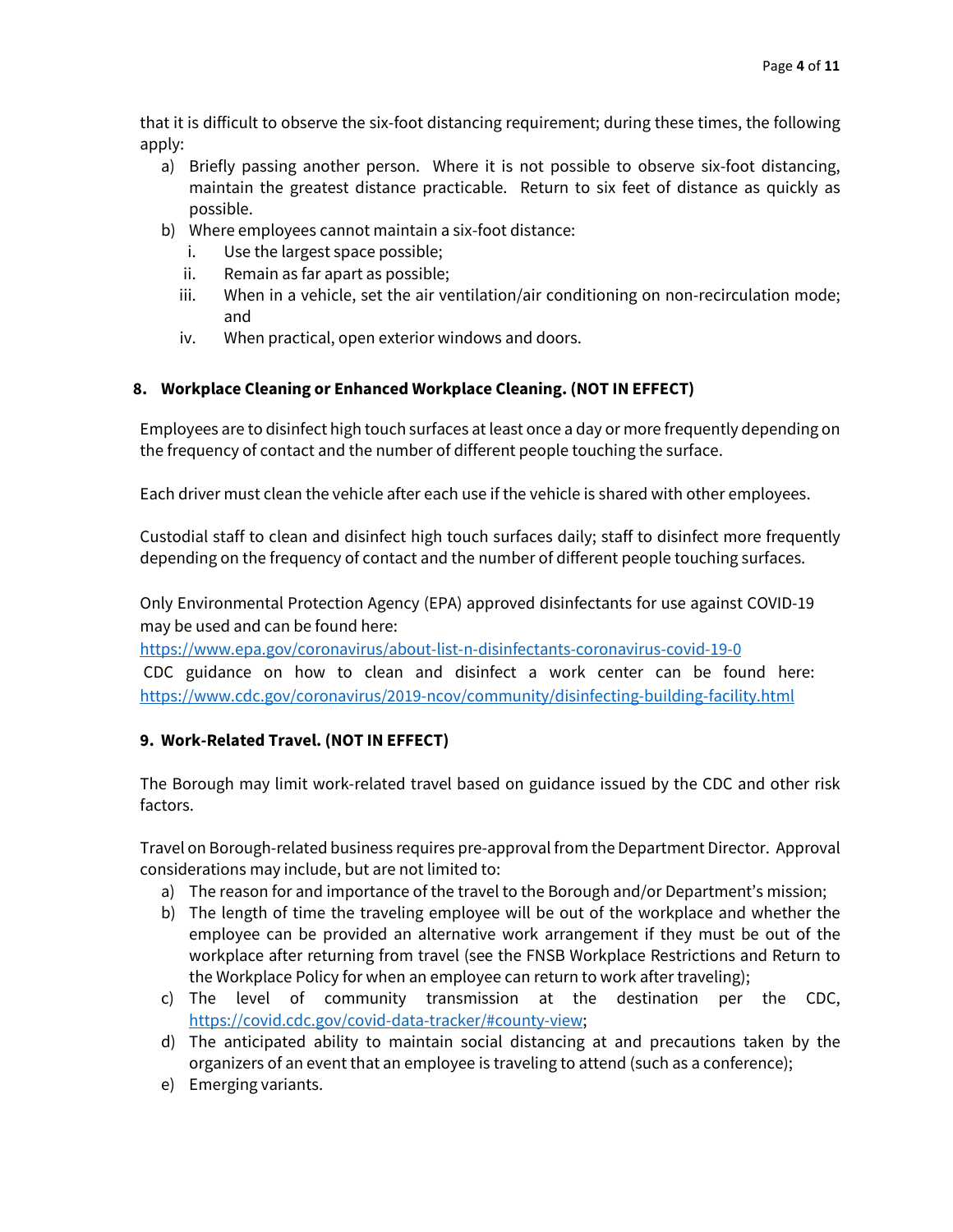Employees are subject to all required policies when in a work status while traveling.

Scheduled travel may be cancelled if changes in COVID-19 risk so warrant.

#### **10. No Children in the Workplace. (NOT IN EFFECT)**

Borough Policy No. 65.05 is suspended. No children allowed in any FNSB workplace under any circumstances.

#### **11. Telecommuting. (NOT IN EFFECT)**

Employees with a satisfactory performance record may be eligible to telecommute as authorized by the employee's Director and approved by the Human Resources Director; such employees must enter into at Telecommuting Agreement.

Some positions at the Borough require the employee to be physically present in the workplace; employees assigned to these positions are expected to work as scheduled unless otherwise notified and are not eligible to telecommute under this policy. Regular leave policies and procedures should be followed for employees who are unable to report to work.

The Borough may recall an employee on an approved telecommuting assignment to return to regular, in-office work if mission demands change, COVID conditions change, or if employee job performance is inadequate. All Borough-issued equipment and unused office supplies shall be promptly returned to the employer at the end of the telecommuting assignment.

For those approved to telework from home, employees must maintain their home workplace in a safe manner, free from safety hazards. Injuries sustained by an employee in a home workplace location, or other approved alternate work location, must be reported on the employee injury and incident form as soon as practicable.

The Borough will provide necessary equipment and office supplies (laptop, printer, pens, paper, etc.). Employee must maintain adequate resources and services, such as phone and internet, at employee's expense. Employees approved to telecommute must adhere to the same public records and Borough records retention policies that apply when the employee is at their normal Borough workplace. Employees must also maintain security and confidentiality; employees may not take home any file, electronic or paper, that contains PHI.

#### **12. Curtail Borough Operations. (NOT IN EFFECT)**

The administration, in coordination with the Risk Manager, may curtail borough operations, either partially or in full, including all or some facilities, for several days or more at a time for reasons related to COVID-19 or lack of personnel due to wide-spread or multiple illnesses, including apparent spread of COVID-19 in the workplace. Examples of situations that could require the implementation of this mitigation measure are:

a) The COVID-19 risk in the community or workplace increases to unacceptable levels,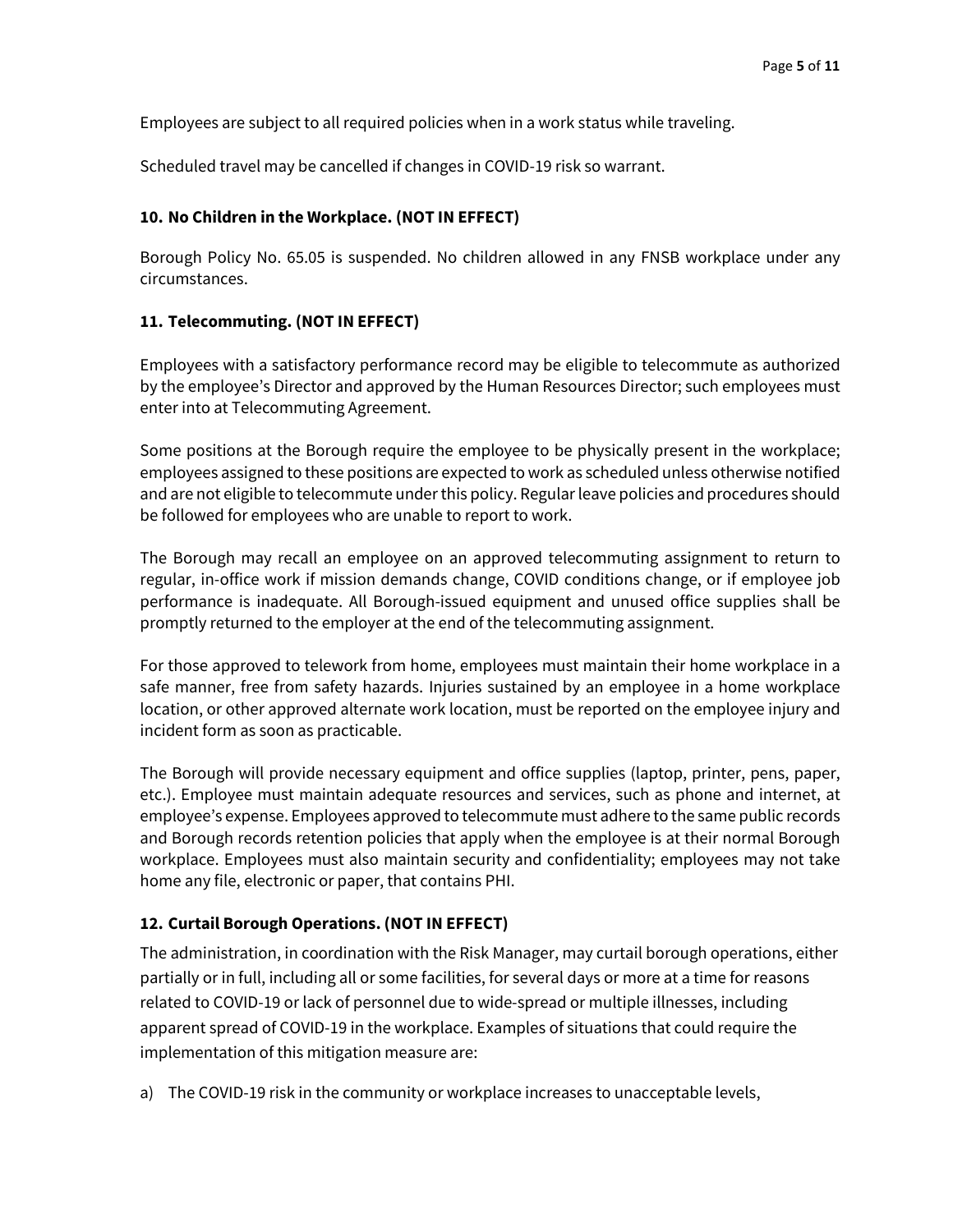- b) Public health agencies or state or federal officials issue public health orders that prevent employees from reporting to work,
- c) High numbers of employees are unable to report for duty due to sickness or caretaker responsibilities.

## **13. Reporting Out-of-State Travel. (NOT IN EFFECT)**

Employees who have planned travel shall report to Human Resources prior to travel beginning.

Human Resources will determine when an employee is eligible to return to work under the Workplace Restrictions and Return to Work Procedure and will provide the return-to-work date to the employee and the employee's supervisor.

**Note:** It is the employee's responsibility to contact Human Resources before returning to work if circumstances change between the initial reporting and the employee's return-to-work date (for example, if an employee is returning from travel but develops symptoms associated with COVID-19, the employee must contact Human Resources to be screened for a return-to-work date that accounts for the illness.)

i. An employee falling within the criteria above may not report to the workplace until cleared by Human Resources pursuant to the FNSB Workplace Restrictions and Return to the Workplace Procedure.

## **14. Separate Key Personnel. (NOT IN EFFECT)**

Key personnel shall be physically separated to maintain continuity of operations. Key personnel may not be in the same physical space for any amount of time for the duration of the implementation of this mitigation measure. Implementation of this measure may require sending one or more key personnel to alternate workplaces or telecommuting. The identified key personnel may not split shifts in the same workplace.

Examples of key personnel to separate: Mayor and Chief of Staff; Borough Attorney and the Assistant Borough Attorney who is next in the order of succession; Borough Clerk and at least one Deputy Borough Clerk; Chief Financial Officer, Controller and Treasury & Budget Manager; and specific cohorts containing personnel that could cover the other cohort's tasks if some or all of a cohort becomes unavailable.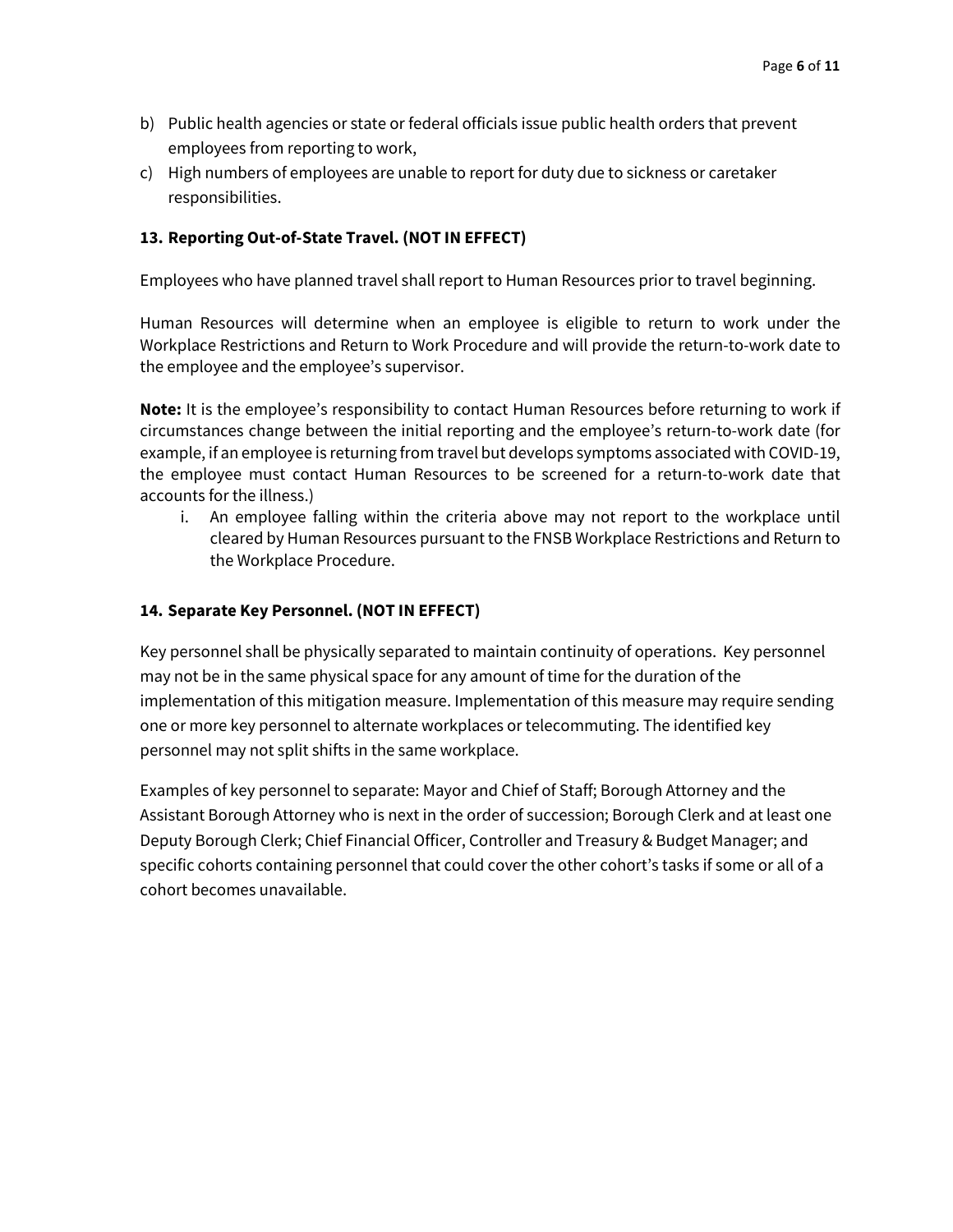## **FNSB Workplace Restrictions and Return to the Workplace Procedure**

*Human Resources will use this procedure to make employee return to the workplace determinations.* 

#### **1) Employee was instructed to quarantine or isolate by a doctor or health agency:**

a) Employee may return to work when cleared by a doctor or public health agency.

#### **2) Employee is experiencing symptoms associated with COVID-19:**

- a) Employee may return to work when:
	- i. 5 days have passed since symptoms first appeared; and
	- ii. 24 hours have passed with no fever without the use of fever-reducing medication; and
	- iii. Other symptoms are improving; and
	- iv. After the 5-day isolation, Employee must wear a mask for an additional 5 days when in the workplace except for brief periods when eating/drinking;

**OR, if you had no known exposure to COVID-19, when:**

- i. You are symptom free; and
- ii. A COVID-19 test taken while symptomatic is negative and provided to Human Resources.

**Note:** For non-COVID illnesses that may no longer be contagious but that have lingering symptoms, an employee may submit a doctor's note to Human Resources for review and determination regarding the employee's return to work.

#### **3) Employee tested positive for COVID-19 and has symptoms:**

- a) Employee may return to work when:
	- i. 5 days have passed since symptoms first appeared; and
	- ii. 24 hours have passed with no fever without the use of fever-reducing medication; and
	- iii. Other symptoms are improving;
	- iv. After the 5-day isolation, Employee must wear a mask for an additional 5 days when in the workplace except for brief periods when eating/drinking.

#### **4) Employee tested positive for COVID-19 but had no symptoms:**

- a) Employee may return to work when:
	- i. 5 days have passed since your test specimen was collected and no symptoms developed; and
	- ii. After the 5-day isolation, Employee must wear a mask for an additional 5 days when in the workplace except for brief periods when eating/drinking.

**Note:** If symptoms develop, follow the requirements in **#3** above.

#### **5) Employee was a close contact of someone with COVID-19 and is up to date on vaccination:**

- a) Employee who has no symptoms of COVID-19 may return to work immediately;
	- i. It is recommended that you:
		- 1. Get a COVID-19 test at least 5 days after your last exposure.
		- 2. Monitor for symptoms for 10 days following your last exposure.
		- 3. Wear a mask for 10 days after the last exposure.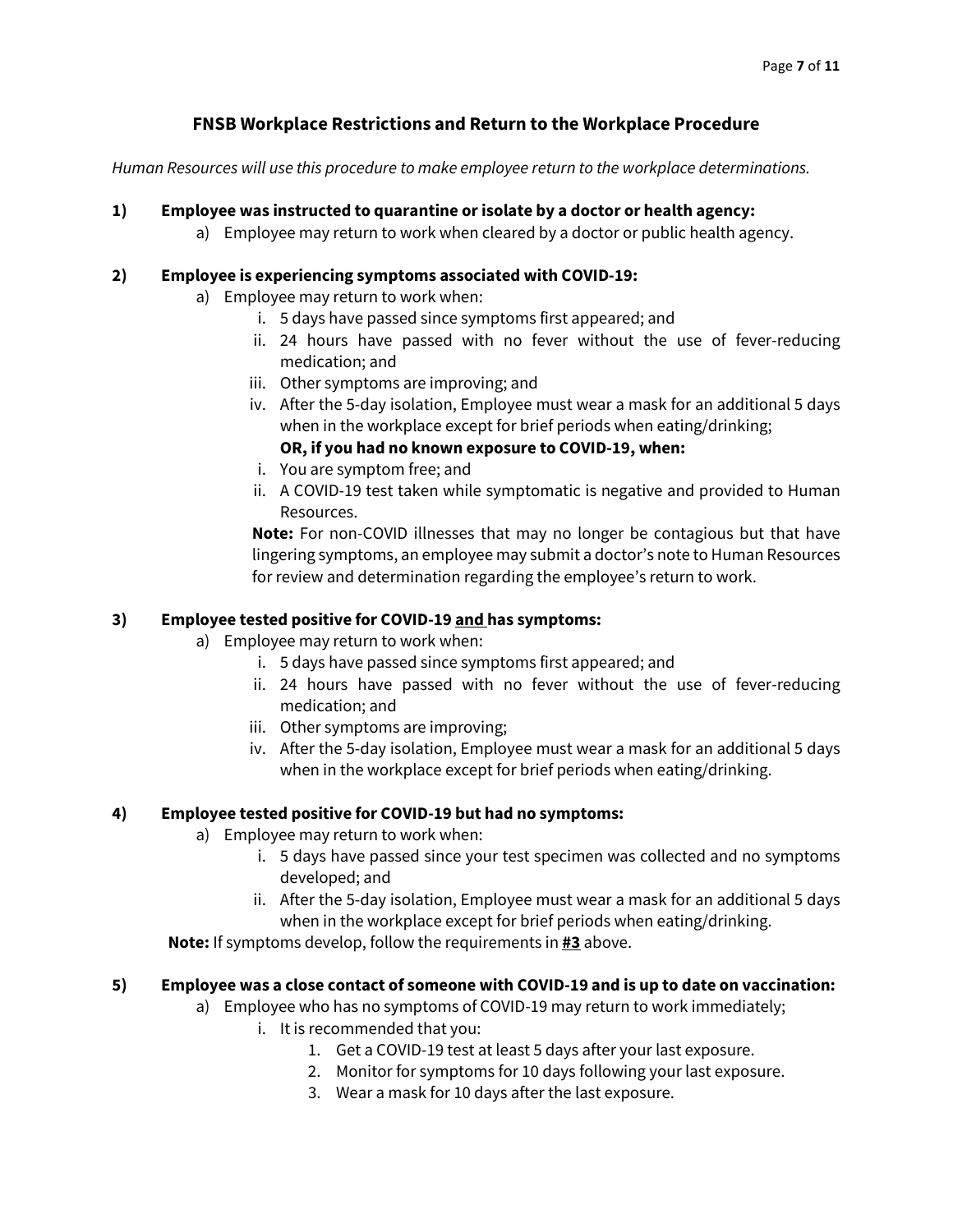#### **Notes:**

- If you develop symptoms and/or test positive for COVID-19, follow the instructions in **#2**, **#3,** or **#4** above.
- If you are a continuous close contact of someone who is COVID-19 positive and then you get COVID-19, your isolation period will be measured by your own COVID-19 criteria (symptom onset or positive test result without symptoms) and not by your last exposure to the continuous close contact.

## **6) Employee was a close contact of a known or suspected COVID-19 positive person and is NOT up to date on vaccination:**

- a) Employee may return to work, provided no symptoms develop:
	- i. On the  $6<sup>th</sup>$  day after the last known exposure; Employee must wear a mask for an additional 5 days when in the workplace except for brief periods when eating/drinking. It is recommended that Employee takes a COVID-19 test at least 5 days after their last close contact; **OR**
	- ii. Immediately if the suspected positive person receives a negative test result and had no known exposure.

**Note**: If you are a continuous close contact of someone who is COVID-19 positive and then you get COVID-19, your isolation period will be measured by your own COVID-19 criteria (symptom onset or positive test result without symptoms) and not by your last exposure to the continuous close contact.

#### **7) Employee traveled outside of the United States and is NOT up to date on vaccination:**

- a) Employee may return to work, provided no symptoms develop:
	- i. On the  $6<sup>th</sup>$  day after travel.
- b) It is recommended that the employee:
	- i. Get tested 3-5 days after arrival. If your test result is positive, follow the requirements in #3 or 4 above.
	- ii. Self-monitor for symptoms; isolate and get tested if you develop symptoms. If you develop symptoms, you must follow the requirements in **#2** above. [https://www.cdc.gov/coronavirus/2019-ncov/travelers/international-travel](https://www.cdc.gov/coronavirus/2019-ncov/travelers/international-travel-during-covid19.html)[during-covid19.html](https://www.cdc.gov/coronavirus/2019-ncov/travelers/international-travel-during-covid19.html)

#### **8) Employee is waiting for results of their COVID-19 test:**

- a) Employee should stay out of the workplace while you await your test results, except:
	- i. An employee who is asymptomatic, up to date on vaccination, and who tests after an exposure may remain in the workplace while awaiting test results.
	- ii. Employees who are asymptomatic and have no known exposure (i.e., testing performed for screening purposes such as before a medical procedure, travel, or a special event) may remain in the workplace while awaiting test results. **Note:** An employee who tests positive on a screening test and is referred for a confirmatory test must stay out of the workplace while awaiting the results of the confirmatory test.

## **9) Employee just received their COVID-19 vaccination (or a dose of a vaccine) and is experiencing symptoms:**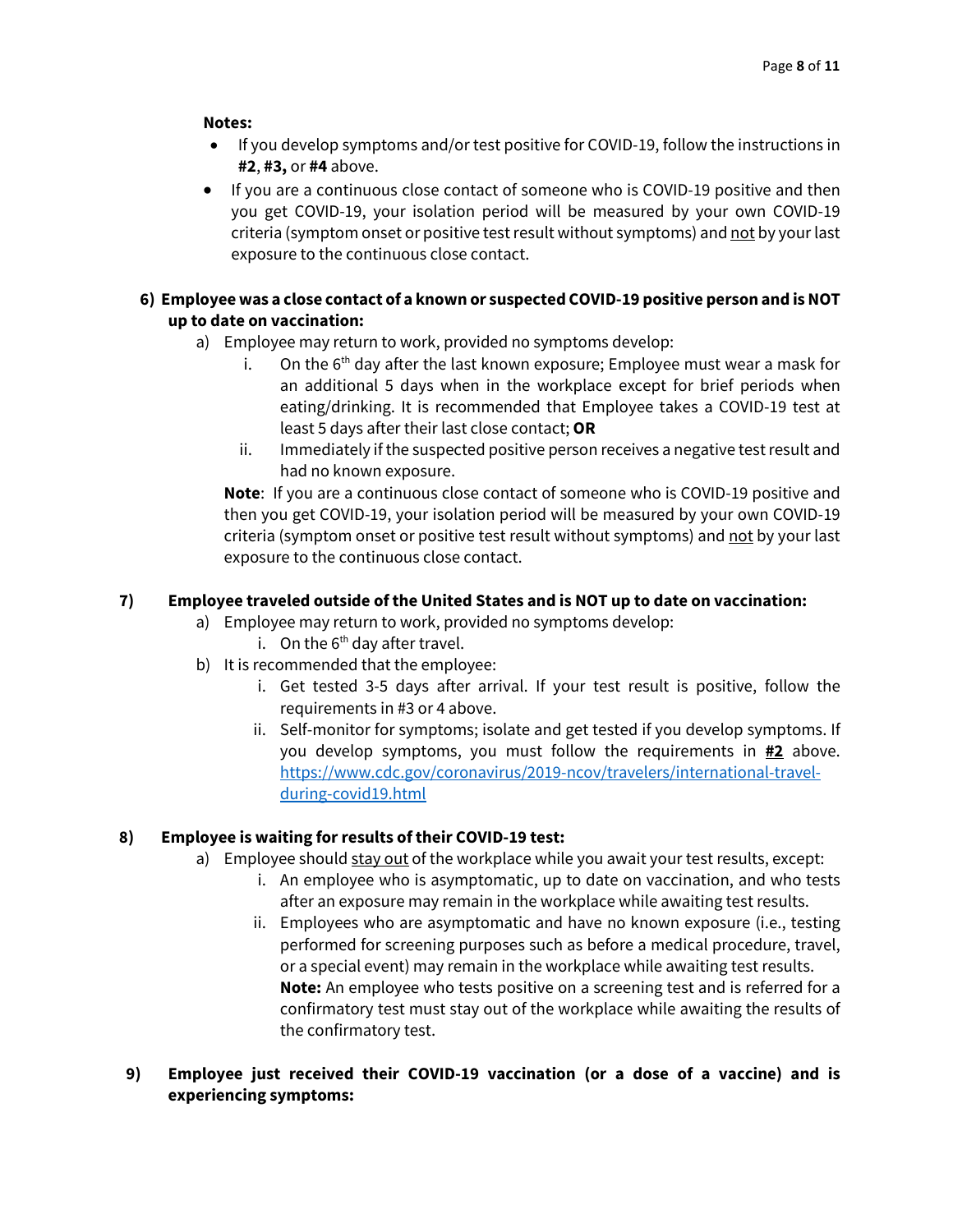- a) Employee may return to work if they:
	- i. Received the vaccine within the prior 3 days (including the day of the vaccination, which is considered day 1); and
	- ii. Did not have any known exposure to COVID-19 within the last 14 days; and
	- iii. Feel well enough to work; and
	- iv. Do not have a fever; and
	- v. Do not have any non-typical vaccine symptoms. Non-typical side effect symptoms of COVID-19 vaccinations are cough, shortness of breath, runny nose, sore throat, or loss of taste or smell. Typical side effects are tiredness, headache, muscle pain, chills, fever, or nausea.

**Note:** If symptoms do not improve in 2 days, you must follow the steps in **#2** above.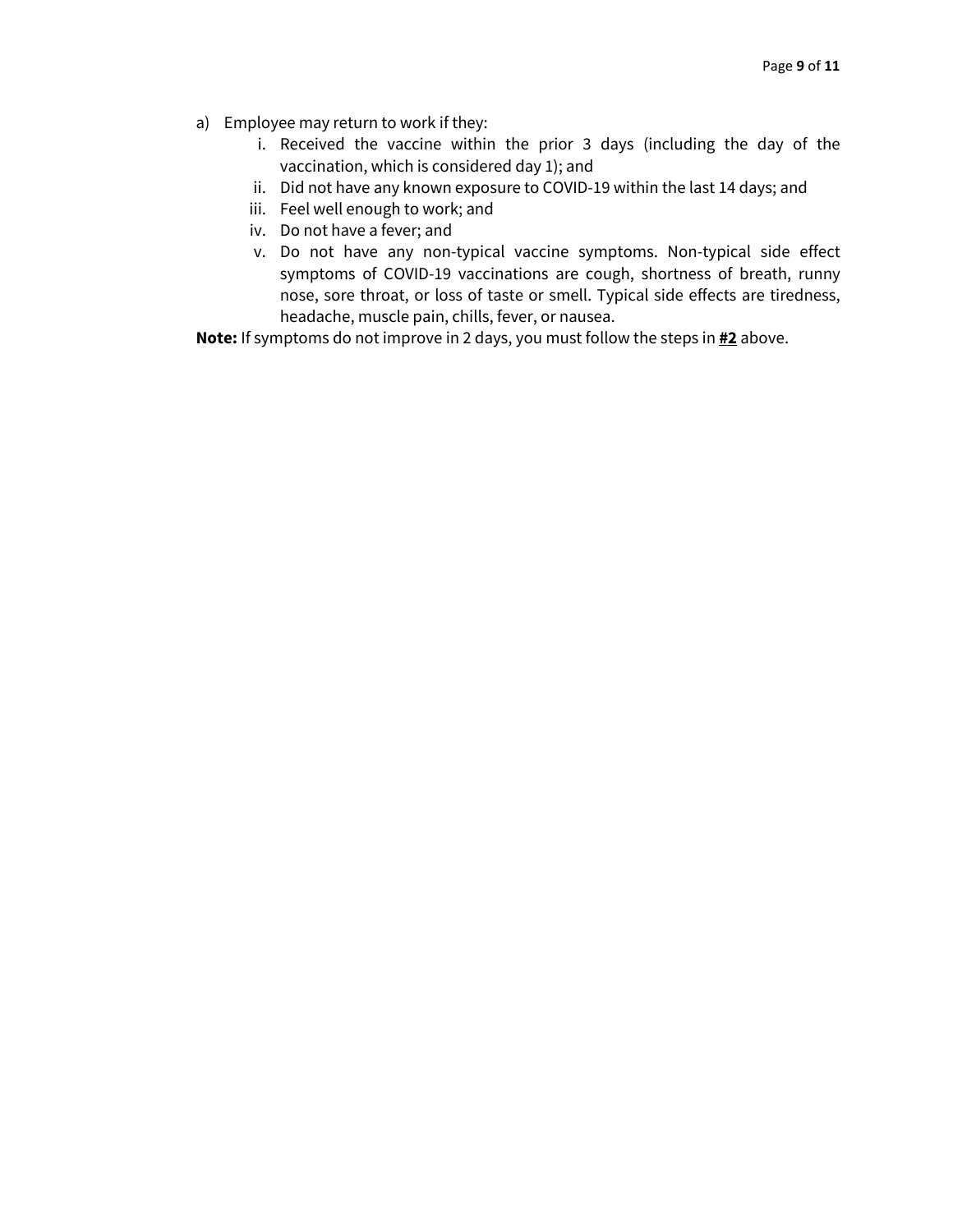# **Definitions/Glossary For the purposes of the FNSB COVID-19 Staff Policies**

**Isolation** separates sick people with a contagious disease from people who are not sick (e.g., those who are diagnosed with COVID-19 or have symptoms associated with COVID-19).

**Quarantine** separates and restricts the movement of people who were exposed to a contagious disease to see if they become sick (e.g., those who are a close contact of a suspected or confirmed COVID-19 positive person).

**"A negative test result" or "A COVID-19 test taken while symptomatic is negative"** means a diagnostic test used to detect SARS-CoV-2 infection, such as a PCR or antigen test, administered by an authorized professional (e.g., physician, pharmacy, health clinic, authorized drive-through site, etc.) that indicates the test did not detect the virus. For return-to-work purposes, a professionally administered rapid test will be accepted but **over the counter at-home tests are not accepted**.

#### **Close Contact** means someone who:

- a) Was within 6 feet of a COVID-19 positive person,
- b) For at least 15 minutes within a 24-hour period,
- c) Within the 2 days before the COVID-19 positive person's symptom onset (or, if the positive person was asymptomatic, 2 days before the positive specimen collection). **Notes:**
	- i. Exposure time is cumulative. Thus, three 5-minute exposures within 24 hours will meet the 15-minute criteria.
	- ii. An employee will be considered a continuous close contact when the employee has continuous contact with a known or suspected COVID-19 positive person (e.g., when the employee lives with or is a caretaker for someone who is COVID-19 positive). The employee's criteria to return to work will be measured from the last contact the employee had with the positive person, unless other factors apply.
- iii. If you are a continuous close contact of someone COVID-10 positive and then you get COVID-19, your isolation period will be measured by your own COVID-19 criteria (symptom onset or positive test result without symptoms), above, and not by your last exposure to the continuous close contact.

**Exposure** means having come into contact with a COVID-19 positive person.

**Fully vaccinated or Fully vaccinated against COVID-19** means you have provided proof to FNSB Human Resources that you received all recommended doses in your primary series of COVID-19 vaccine.

**Unvaccinated** means you do not meet the criteria to be considered fully vaccinated.

**Up to date on vaccination** means that you have provided proof to FNSB Human Resources that you received all recommended doses in your primary series COVID-19 vaccine and any booster dose(s) when eligible. [https://www.cdc.gov/coronavirus/2019-ncov/vaccines/stay-up-to](https://www.cdc.gov/coronavirus/2019-ncov/vaccines/stay-up-to-date.html#recommendations)[date.html#recommendations](https://www.cdc.gov/coronavirus/2019-ncov/vaccines/stay-up-to-date.html#recommendations)